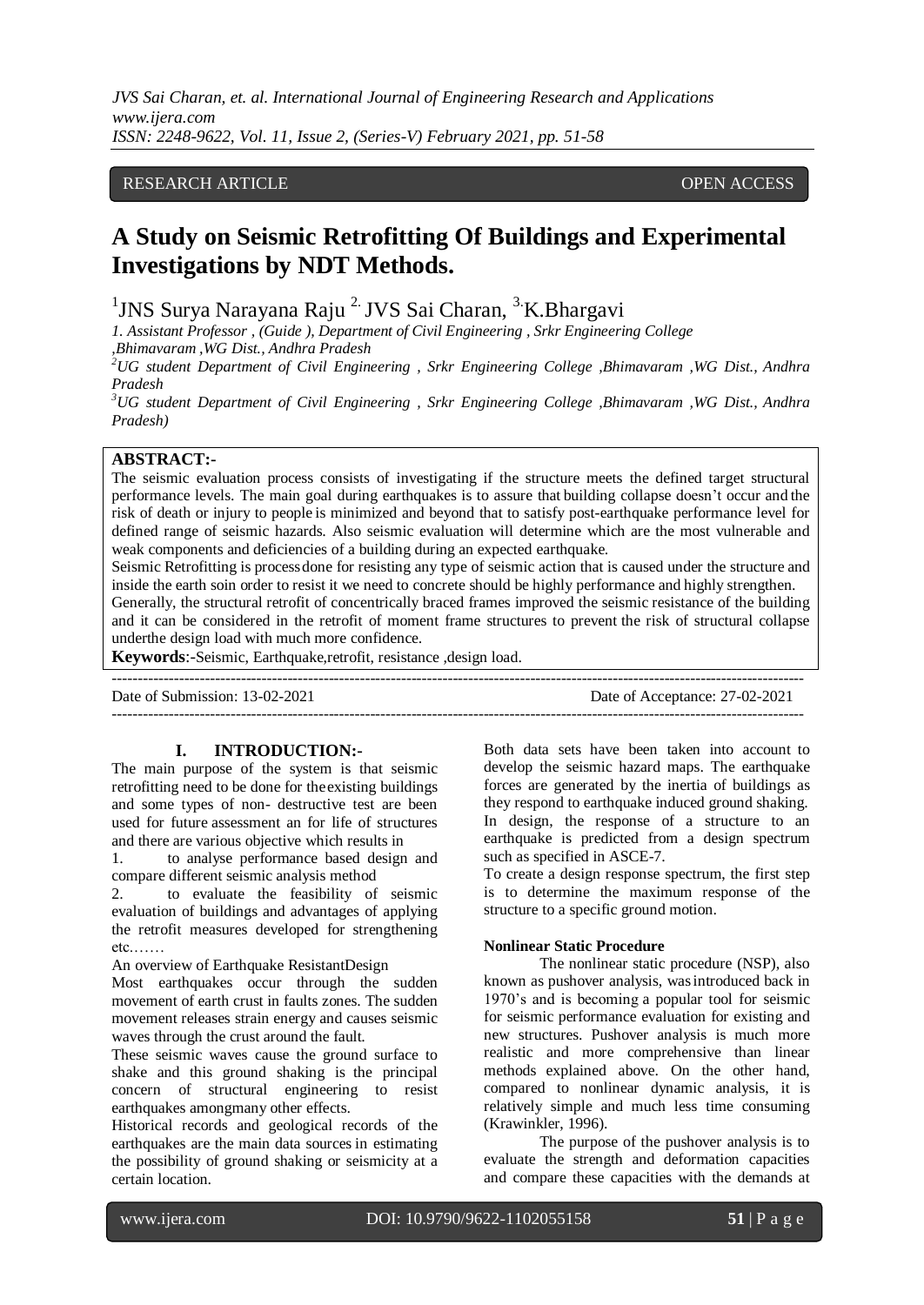the performance level of interest, by using a static nonlinear analysis algorithm. It is carried out under constant gravity loads and monotonically increased lateral forces, applied at the location of the masses in the structural model, to simulate the inertia forces until a target displacement is exceeded or a failure mechanism develops. The target displacement is intended to be the maximum displacement likely to be experienced by the building during the design earthquake. If an appropriate lateral load pattern is used, the structural member forces predicted bythe model should be a reasonable approximation of the actual earthquake forces (FEMA 356, 2000). The method is able to describe the evaluation of plastic mechanism and structural damage as a function of the lateral forces since they are increased monotonically. The pushover analysis can provide information on many response characteristics that can't be obtained from linear methods such as (Krawinkler, Seneviratna, 1997); • Evaluate force demands on potentially brittle elements, such as axial force demands on columns, force demands on braced connections, moment demands on beamtocolumn connections, etc. • Estimates the deformation demands for elements that deform inelastically in order to dissipate energy. • Identify the critical regions in which the deformation demands are expected to be high and requires thorough detailing. • Estimates of the interstory drifts that account for strength or stiffness discontinuities • Verify the completeness and adequacy of load path.

The advantage of the outputs given above comes at the cost of additional analysis effort, associated with modeling inelastic properties of all important elements. Three dimensional analytical model of a structure would be the most preferable one, but as expectedly requires more computational effort.

The method is based on the assumption that the response of the structure can be related to the response of an equivalent single degree-of-freedom (SDOF) system. This implies that the response is controlled by a single mode and that the shape of this mode remains constant throughout the time history response. Clearly, these assumptions are incorrect, but studieshave indicated that these assumptions have good predictions of the maximum seismic response of multi degree-of-freedom (MDOF) structures, provided that their response is dominated by a single mode (Krawinkler, Seneviratna, 1997). The NSPis only permitted to be used on structures with certain characteristics. The strength ratio, R, must be less than the maximum allowable ratio, as defined by ASCE 41- 06 Chapter If the strength ratio exceeds the maximum, the structure experiences significant

nonlinear degradation, and a nonlinear dynamic analysis is required. Also, the higher mode effects must not be significant as the nonlinear static procedure is typically only valid for first mode dominated structures, because the procedure fails to account accurately for higher mode dynamic effects (FEMA 356, 2000).

## **Nonlinear Dynamic Procedure**

The nonlinear dynamic procedure (NDP), like the NSP, requires a mathematical model that incorporates the nonlinear load- deformation characteristics of theindividual components.

However instead of using target displacement as in NSP, the design displacements are determined directly through dynamic analysis using ground motion time histories. The ground motion time-histories should be specific to the building site. The resulting internal forces do not need to be modified since the nonlinear response is explicitly modeled, and the displacements can be directly compared to the acceptance criteria (FEMA 356, 2000).

A minimum of seven ground motion analyses are required by ASCE 41-06. Thebasis and the modeling approaches of the NDP are similar to those for the NSP. The nonlinear dynamic procedure is capable of providing the best estimates under seismic loading. However, time and engineering cost discourage designers from performing a response history analysis on all buildings.

## **NONDESTRUCTIVE TEST REBOUND HAMMER TEST:-**

Principle: When the plunger of rebound hammer is pressed against the surface of theconcrete, the spring controlled mass rebounds and the extent of such rebound depends upon the surface hardness of concrete. The surface hardness and therefore the rebound is taken to be related to the compressive strength of the concrete. The rebound is read off along a graduated scale and is designated as the rebound number or rebound index. Apparatus Required Fig. : Rebound Hammer It consists of a spring controlled mass that slides on a plunger within a tubular housing. The impact energy required for rebound hammers for different applications is given in Table 1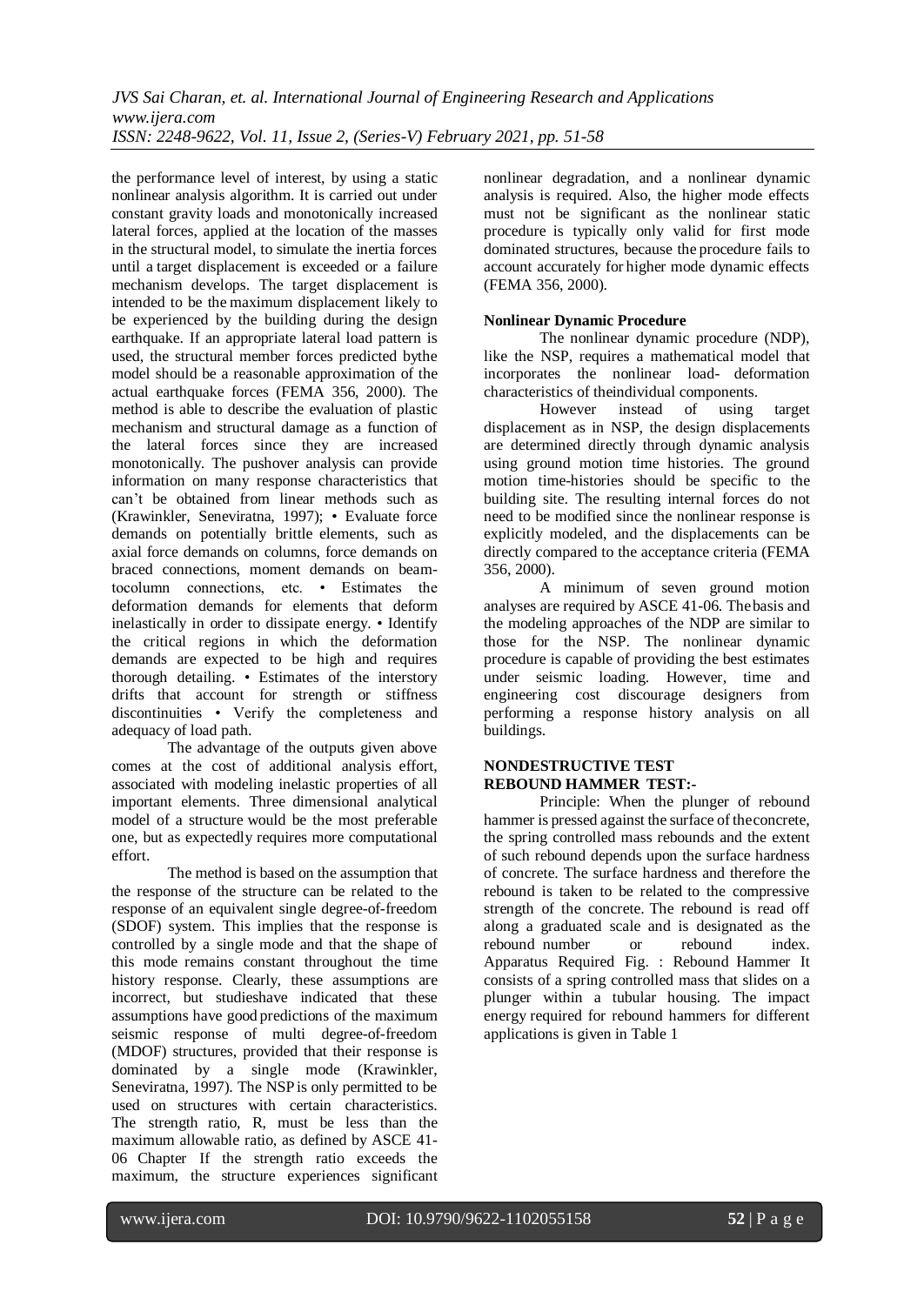| S.<br>No.      | <b>Application</b>                                                                                     | <b>Approx. Impact</b><br><b>Energy required</b><br>for Rebound<br>hammer (Nm) |
|----------------|--------------------------------------------------------------------------------------------------------|-------------------------------------------------------------------------------|
|                | For Testing Normal Weight<br>Concrete                                                                  | 2.25                                                                          |
| $\overline{2}$ | For light-weight concrete or<br>small and impact sensitive<br>parts of concrete                        | 0.75                                                                          |
| 3              | For testing mass concrete<br>for example, in roads, air<br>field pavements and<br>hydraulic structures | 2.25                                                                          |

Table 1: Impact Energy for Rebound hammer for different Applications.



Procedure Checking of Apparatus It is necessary that the rebound hammer is checked against the testing anvil before commencement of 80 a test to ensure reliable results. The testing anvil should be of steel having Brinell hardness of about 5000 N/mm2.

The supplier/manufacturer of the rebound hammer should indicate the range ofreadings on the anvil suitable for different types of rebound hammers. 4.2 Procedure of obtaining Correlation between Compressive Strength of Concrete and Rebound Number

The most satisfactory way of establishing a correlation between compressive strength of concrete and its rebound number is to measure both the properties simultaneouslyon concrete cubes. The concrete cube specimens are held in a compression testingmachine under a fixed load, measurements of rebound number taken and then the compressive strength determined as per IS:516- 1959.

The fixed load required is of the order of 7 N/mm2 when the impact energy of the hammer is about 2.2 Nm. The load should be increased for calibrating rebound hammers of greater impact energy and decreased for calibrating rebound hammersof lesser impact energy. The test specimens should be as large a mass as possible in order to minimise the size effect on the test result of a full scale structure.

150 mm cube specimens are preferred for calibrating rebound hammers of lower impact energy (2.2 Nm), whereas for rebound hammers of higher impact energy, for example 30 Nm, the test cubes should not be smaller than 300 mm. If the

specimens are wet cured, they should be removed from wet storage and kept in the laboratory atmosphere for about 24 hours before testing.

To obtain a correlation between rebound numbers and strength of wet cured and wet tested cubes, it is necessary to establish a correlation between the strength of wet tested cubes and the strength of dry tested cubes on which rebound readings are taken.

A direct correlation between rebound numbers on wet cubes and the strength of wet cubes is not recommended. Only the vertical faces of the cube as cast should be tested. At least nine readings should be taken on each of the two vertical faces accessible in the compression testing machine when using the rebound hammers.

The points of impact on the specimen must not be nearer an edge than 20 mm andshould be not less than 20 mm from each other. The same points must not be impacted more than once. 4.3 Test Procedure

1. For testing, smooth, clean and dry surface is to be selected. If loosely adhering scale is present, this should be rubbed of with a grinding wheel or stone. Rough surfaces resulting from incomplete compaction, loss of grout, spalled or tooled surfaces do not give reliable results andshould be avoided.

2. The point of impact should be at least 20 mm away from any edge or shape discontinuity.

3. For taking a measurement, the rebound hammer should be held at right angles to the surface of the concrete member. The test can thus be conducted horizontally on vertical surfaces or vertically upwards or downwards on horizontal surfaces. If the situation demands, the rebound hammer can be held at intermediate angles also, but in each case, the rebound number will be different for the same concrete.

4. Rebound hammer test is conducted around all the points of observation on all accessible faces of the structural element. Concrete surfaces are thoroughly cleaned before taking any measurement. Around each point of observation, six readings of rebound indices are taken and average of these readings after deleting outliers as per IS:8900-1978 becomes the rebound index for the point of observation.

5. Influence Of Test Conditions: The rebound numbers are influenced by a number of factors like types of cement and aggregate, surface condition and moisture content, age of concrete and extent of carbonation of concrete.

Influence of Type of Cement Concretes made with high alumina cement can give strengths 100 percent higher than that with ordinary Portland cement. Concretes made with super sulphated cement can give 50 percent lower strength than that with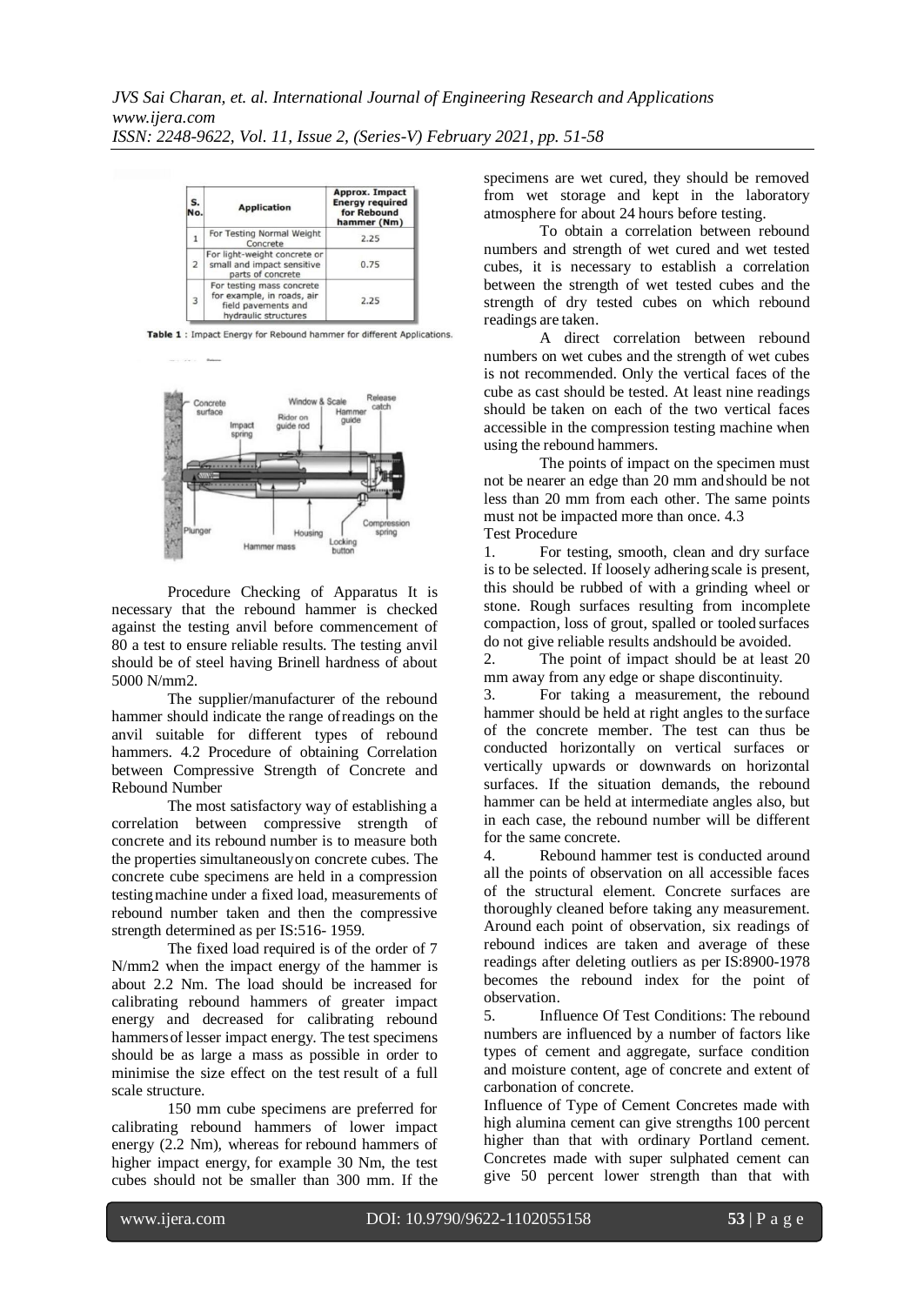ordinary Portland cement.

Influence of Type of Aggregate Different types of aggregate used in concrete give different correlations between compressive strength and rebound numbers. Normal aggregates such as gravels and crushed rock aggregates give similar correlations, but concrete made with light weight aggregatesrequire special calibration.

Influence of Surface Condition and Moisture Content of Concrete The rebound hammer method is suitable only for close texture concrete. Open texture concrete typical of masonry blocks, honeycombed concrete or no-fines concrete are unsuitable for this test. All correlations assume full compaction, as the strength of partially compacted concrete bears no unique relationship to the rebound numbers.

Trowelled and floated surfaces are harder than moulded surfaces, and tend to over estimate the strength of concrete. A wet surface will give rise to under estimation of the strength of concrete calibrated under dry conditions. In structural concrete, this can be about 20 percent lower than in an equivalent dry concrete.

Influence of Curing and Age of Concrete The relationship between hardness and strength varies as a function of time. Variations in initial rate of hardening, subsequent curing and conditions of exposure also influence the relationship. Separate calibration curves are required for different curing regimes but the effect of age can generally be ignored for concrete between 3 days and 3 months old. Influence of Carbonation of Concrete Surface The influence of carbonation of concrete surface on the rebound number is very significant. Carbonated concrete gives an overestimate of strength which in extreme cases can be up to 50 percent. It is possible to establish correction factors by removing the carbonated layer and testing the concrete with the rebound hammer on the uncarbonated concrete.

## **Interpretation of Result**

1. The rebound hammer method provides a convenient and rapid indication of the compressive strength of concrete by means of establishing a suitable correlation between the rebound index and the compressive strength of concrete. Theprocedure of obtaining such correlation is given above.

2. It is also pointed out that rebound indicesare indicative of compressive strength of concrete to a limited depth from the surface. If the concrete in a particular member has internal microcracking, flaws or heterogeneity across the cross-section, rebound hammer indices will not indicate the same.

3. As such, the estimation of strength of concrete by rebound hammer method cannot be held to be very accurate and probable accuracy of

prediction of concrete strength in a structure is  $\pm 25$ percent. If the relationship between rebound index and compressive strength can be checked bytests on core samples obtained from thestructure or standard specimens made with the same concrete materials and mix proportion, then the accuracy of results and confidence thereon are greatly increased.

Objective: The rebound hammer method could be used for:

(i) assessing the likely compressive strength of concrete with the help of suitable corelations between rebound index and compressive strength, (ii) assessing theuniformity of concrete,

(iii) assessing the quality of the concrete in relation to standard requirements, and

(iv) assessing the quality of one element of concrete in relation to another

With the help of calibration chart leading procedure is done.



**Ultrasonic pulse velocity test:-** Ultrasonic Testing is one of the non-destructive test method based on the transmission of the ultrasonic pulse in the component or materials 85 like concrete, steel, etc. Ultrasonic testing is known as UT or Ultrasonic Pulse Velocity Test or UPV Test.

The ultrasonic testing method is based on the use of equipment composed of transducers which produce and receive the ultrasonic wave of 0.01 to 60 MHz. The pulse (wave) depends on the density and the elastic properties of the materials of RCC structure.

The Procedure of Ultrasonic Testing for the Compressive Strength of Concrete: Ultrasonic testing consists of measuring the travel time of an ultrasonic pulse or wave of 25 to 60 kHz. The ultrasonic pulse or waveis produced and received by an electro- acoustical transducer. The transducer is held in contact with one surface of the concrete member and receiving the same by a similar transducer in contact with the surface at the other end.

The speed of the pulse or wave is the function of the density of the material. It allows the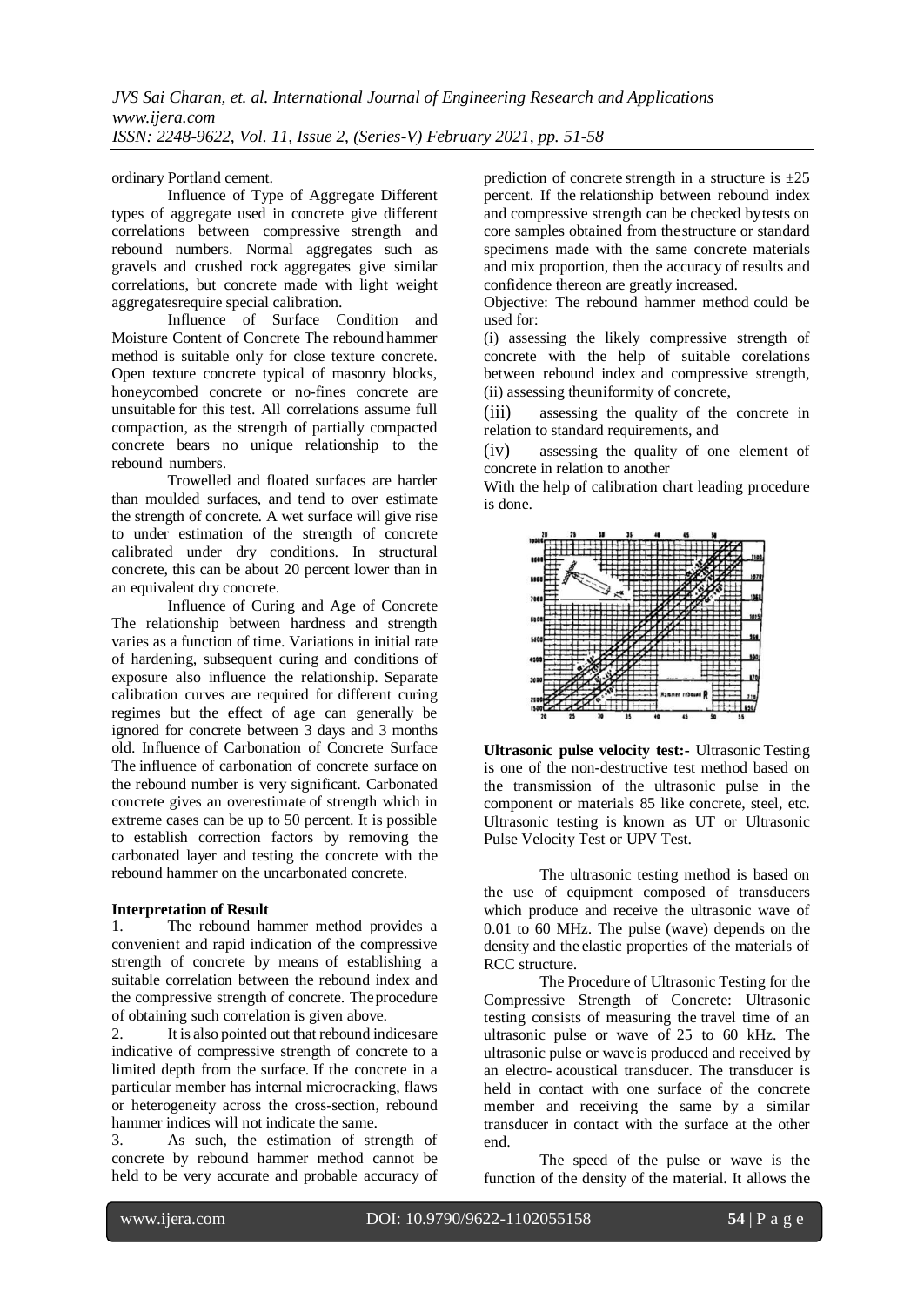estimation of the porosity and the detection of discontinuities like cracks in the house. Once the distance between two probes (path length) and time of travel is known, it is possible to determine the average pulse velocity by the following equation.

Pulse velocity= Distance between the two probes (Path Length)/ Time of travel

The higher pulse velocity indicates higher elastic modulus, density and integrity of theconcrete.

Pulse velocity also depends on the method of propagation and the arrangement of transducers. There are three primary ways in which the transducers may be arranged.



**Arrangement of Transducers in Ultrasonic Testing** 

01. Opposite Faces (Direct Transmission): If one transducer is placed at one end, and the other one is placed exactly at the opposite end, it is the direct method.

02. Adjacent Faces (Semi-Direct Transmission): In this method, both transducers are placed on the same surface of the concrete. The receiver receives the ultrasonic pulse coming after striking the molecules of the concrete.

03. Same Face (Indirect Transmission): It is mostly used for corners of the concretemembers.

The maximum pulse energy is transmitted at right angles to the face of the transmitter. The direct transmission method is considered to be the most reliable way.

The Relation between Pulse Velocity of Ultrasonic Testing and the

## Compressive Strength of Concrete:

The pulse velocity basically does not directly measure compressive strength. The compressive strength of concrete is influenced by many variables. It is influenced by the types of aggregates, age, moisture content, and mix proportion of concrete. It is also influenced by curing of concrete and others factors. The factors affecting the compressive strength have an

influence on the pulse velocity. As a result, a statistical study is essential to relate the pulse velocity and the compressive strength.

Bad concrete (which has been poorly compacted concrete or, there is segregation of materials, internal cracking, or flaws) has the lower pulse velocity although the same materials and mix proportions are used. Good concrete has high pulse velocity thought the materials and mix proportions may be same.

Estimation of the concrete strength can be done by establishing the suitable correlation between the pulse velocity and the compressive strength of concrete specimen made with same mix proportions of materials and in same environmental conditions similar to that of the structure.

the compressive strength of the concrete.



Ultrasonic Testing Graph shows the correlation between the pulse velocity and the compressive strength of the concrete.

he estimated strength may differ from the actual by 20 percent or more. The correlation so obtained may not be applicable for concrete of another grade or made with different types of materials.

#### General Guidelines for Concrete Quality based on the UPV Test Results:

| Pulse Velocity in Concrete (Km/Sec) | Concrete Quality (Grade)                        |
|-------------------------------------|-------------------------------------------------|
| >40                                 | Very Good to Excellent                          |
| $35 - 40$                           | Good to Very Good, Slight Porosily may Exist.   |
| $30 - 35$                           | Satisfactory but Loss of Integrity is Suspected |
| < 30                                | Poor and Loss of Integrity Exist                |

## **The Realistic Assessment of the Condition of Concrete Surface:**

The realistic assessment of the condition of the concrete surface can be done by the combination of the results of UPV test and rebound hammer test. Following table identifies the location of corrosion in concrete by combining the results of ultrasonic testing and reboundnumbers (rebound Index). Readings Interpretations of Ultrasonic Testing & Rebound Hammer Testing

l

`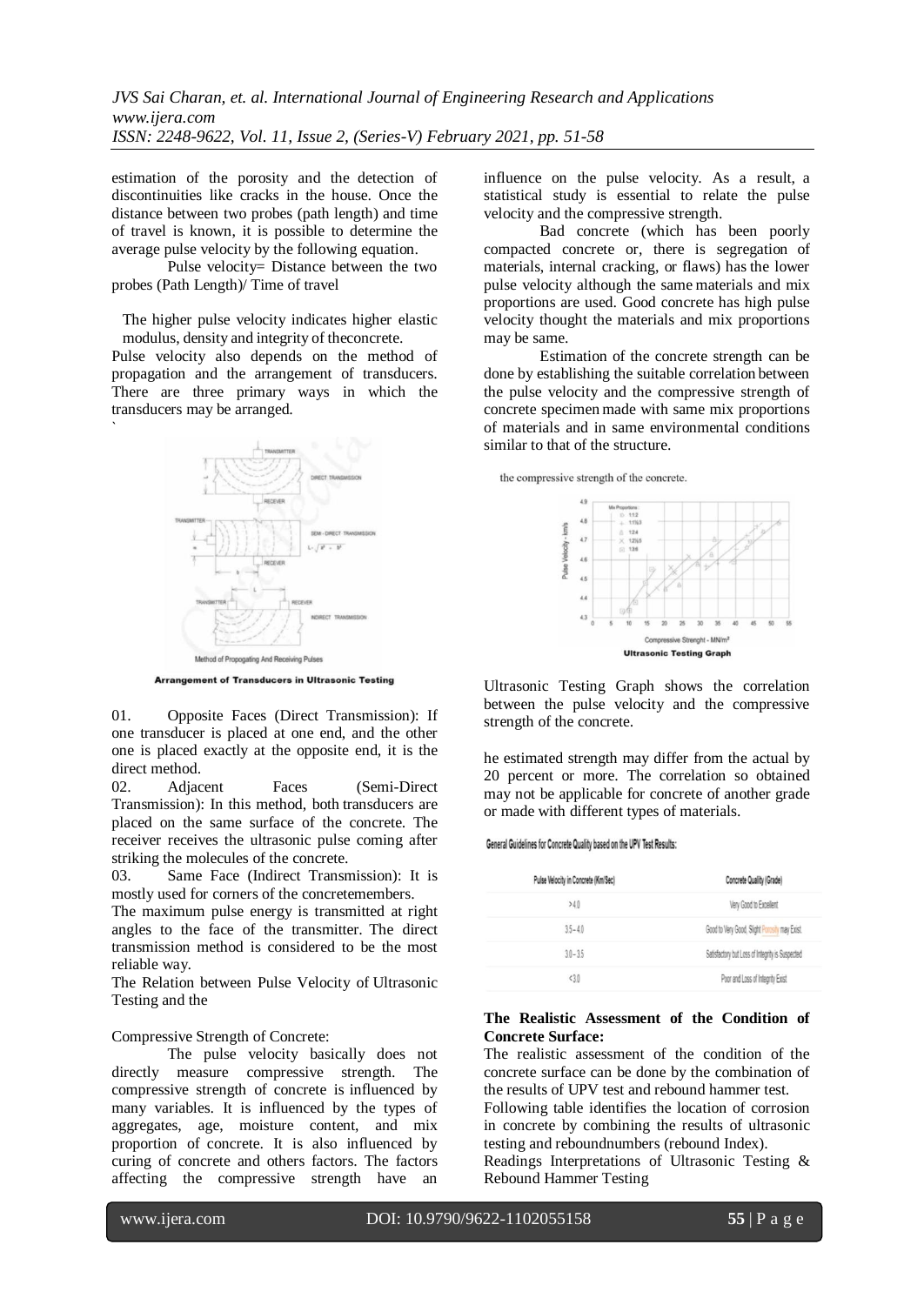Identification of Location According to Readings Interpretations

- High UPV value & high rebound number
- Not corrosion prone
- Medium range UPV values & high rebound numbers • Surface delamination & low quality of surface concrete & corrosionprone
- Low UPV & high rebound numbers Not corrosion prone however to be confirmed by chemical tests, carbonation & pH
- Low UPV values & low rebound numbers
- Corrosion prone requires chemical and electrochemical tests.





# **II. METHODLOGY:**<br>**Procedure 1:** For Ordinary Ce

1:- For Ordinary Cement Concrete Cubes:-

- 1. Collection Of Material.
- 2. Mix Proportions By Code.
- 3. Casting Of Cube(PCC).
- 4. Conducting Test.
- 5. Developmental Analysis.
- 6. Results.
- 7. Conclusion According To Experiment.

## **PROCEDURE 2:-**

## FOR ADMIXTURE CEMENTCONCRETE BEAMS

- 1. Collection of Material.
- 2. Mix Proportions By Code.
- 3. Casting Of beams((with and with out admixture's).
- 4. Conducting Test.
- 5. Developmental Analysis.
- 6. Results.
- 7. Conclusion According To TheExperiment.

## **EXPLANATION IN BRIEF**:- Procedure 1.

1. Collection of material :-

The material like fine aggregate, coarse aggregate,

cement , water have been used

2. Mix proportion of material by code:- According to is 10262:2009 M30 concrete is designed and all materials are mixed according to the quantity required and as per code .

1. Casting of cubes (PCC):- The concrete in plastic state have been placed in mould and been cured it for 28 days.

2. Mix proportion of material by code:- According to is 10262:2009 M30 concrete is designed and all materials are mixed according to the quantity required and as per code .

3. Casting of Cubes:-

The concrete in plastic state have been placed in mould and been cured it for 80 days.

4. Conducting Test:- Since it is nondestructive and destructive test will also bedone like compression test at last but at initial test we need to do rebound hammer test and ultrasonic pulse velocity test which leads to explanation of seismic effect of building .

5. Devlopmental Analysis:-

The experimental values will be explained according to the limitations of experiment done

6. Results:- As the recorded values of experiment will be demonstrated.

7. Conclusion According to the experiment: conclusion based on experiment done whether the concrete cube having grater performance , ability, strength 9

Therefore the best concrete will be used seismic retrofitting of build

EXPLANATION IN BRIEF:- Procedure 2.

1. Collection of material :-The material like fine aggregate, coarse aggregate, cement, water, mineral and chemical other material which strength and mainly liquid admixture are used have been used.

2. Mix proportion of material by code:- According to is 10262:2009 M30 concrete is designed and all materials are mixed according to the quantity required and as per code .

3. Casting of Beams (with and without admixtures)

The concrete in plastic state have been placed in mould and been cured it for 80 days.

4. Conducting Test:-

Since it is non-destructive and destructive test will also be done like compression at last but at initial test we need to do rebound hammer test and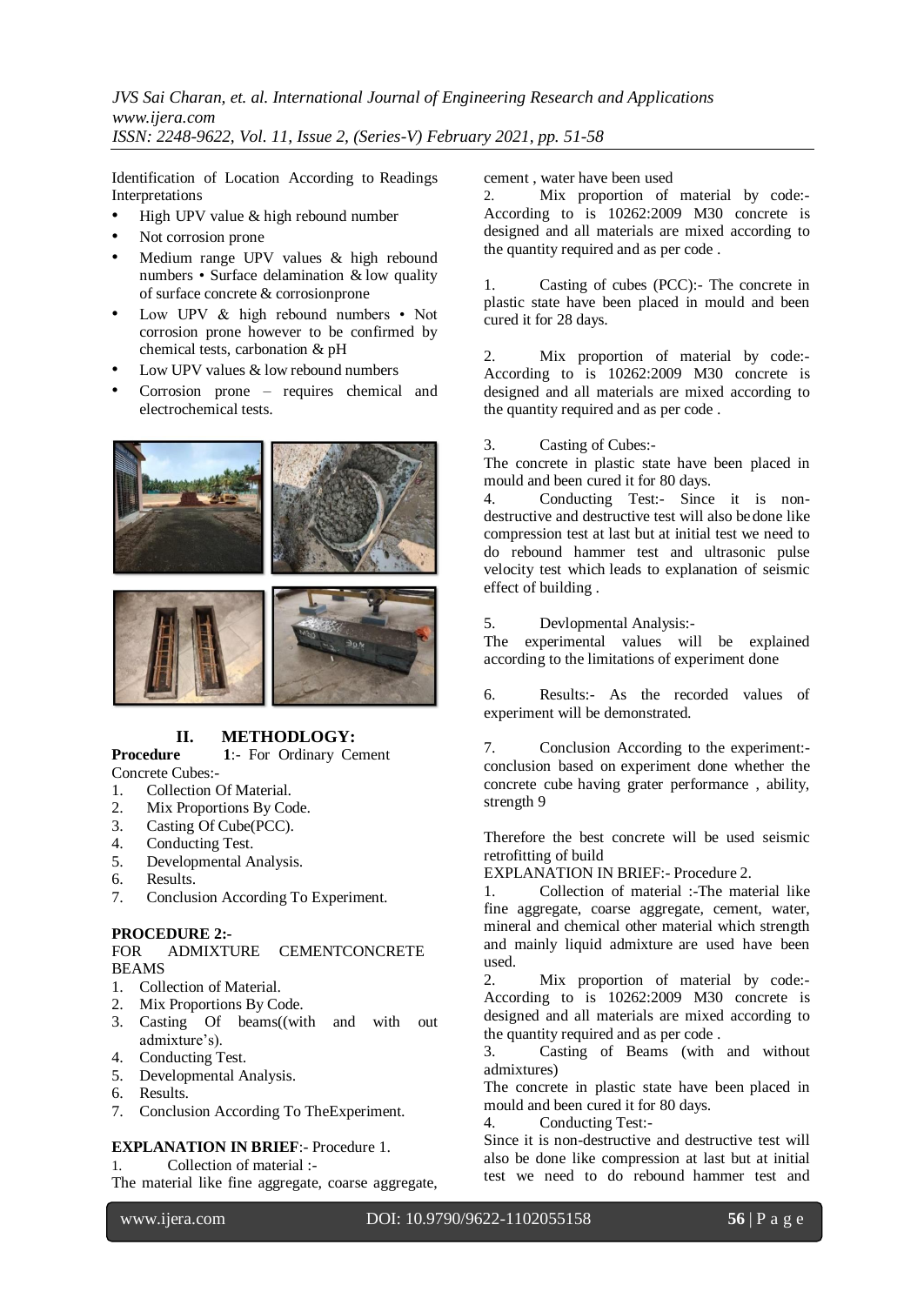*JVS Sai Charan, et. al. International Journal of Engineering Research and Applications www.ijera.com ISSN: 2248-9622, Vol. 11, Issue 2, (Series-V) February 2021, pp. 51-58*

ultrasonic pulse velocity test which leads to explanation of seismic effect of building .

5. Developmental Analysis:-

The experimental values will be explained according to the limitations of experiment done.

6. Results:- As the recorded values of experiment will be demonstrated.

7. Conclusion According to the experiment:-

Conclusion based on experiment done whether the concrete cube having grater performance ,ability, strength

Therefore the best reinforcement will be used in seismic retrofitting of buildings.

**III. RESULTS:** 

| S.NO                    | SET NO   | <b>GRADE</b><br>OF<br><b>CONCRETE</b> | <b>COMPRESSIVE STRENGTH OF</b><br>CONCRETE(N/mm <sup>2</sup> ) |                                                      | <b>TEST</b><br><b>UPV</b><br>(Km/second) |               |
|-------------------------|----------|---------------------------------------|----------------------------------------------------------------|------------------------------------------------------|------------------------------------------|---------------|
|                         |          |                                       | <b>THROUGH</b><br>Rebound<br><b>Hammer</b><br>Test             | <b>THROUGH</b><br>Compressive<br>Strength<br>Machine | Average<br>velocity                      | Quality       |
| $\overline{1}$          |          |                                       | 24.5                                                           | 25.73                                                | 3.24                                     |               |
| $\overline{2}$          |          |                                       | 25.9                                                           | 25.29                                                | 3.27                                     |               |
| $\overline{\mathbf{3}}$ | SET NO:1 | M20                                   | 24.5                                                           | 25.94                                                | 3.23                                     |               |
|                         |          | Avg Result                            | 24.96                                                          | 25.65                                                | 3.24                                     | <b>MEDIUM</b> |
| $\mathbf{1}$            |          | M30                                   | 36.1                                                           | 37.89                                                | 3.63                                     |               |
| $\overline{\mathbf{c}}$ |          |                                       | 38.2                                                           | 37.65                                                | 3.55                                     |               |
| $\mathbf{3}$            | SET NO:2 |                                       | 34.4                                                           | 36.94                                                | 3.62                                     |               |
|                         |          | Avg Result                            | 36.2                                                           | 37.94                                                | 3.60                                     | GOOD          |

Hence the quality of concrete need to be similar to the properties of grade M30 as above shown in table

And the graphical representation is as follows

Hence the quality of concrete need to be similar to the properties of grade M30 as above shown in table And the graphical representation is as follows





## **BEAM ANALYSIS RESULT :-**

| S.NO | <b>SET.NO</b>   | OF<br><b>GRADE</b><br><b>CONCRETE</b> | <b>COMPRESSIVE</b><br><b>STRENGTH</b><br>OF<br><b>CONCRETE(KN)</b><br>(THROUGH<br>UNIVERSAL TESTING<br><b>MACHINE)</b> | <b>QUALITY</b>      |
|------|-----------------|---------------------------------------|------------------------------------------------------------------------------------------------------------------------|---------------------|
| 1.   | <b>SET NO:1</b> | M20                                   | 128.62                                                                                                                 |                     |
|      |                 | <b>TOTAL</b><br><b>RESULT</b>         | 128.62                                                                                                                 | <b>SATISFACTORY</b> |
| 1.   | <b>SET NO:2</b> | <b>M30</b>                            | 159.15                                                                                                                 |                     |
|      |                 | <b>TOTAL</b><br><b>RESULT</b>         | 159.15                                                                                                                 | <b>GOOD</b>         |



Hence the quality of concrete need to be similar to the properties of grade M30 as above shown in table as shown in beam analysis. Its reinforcement details are being provided as 16mm φ bars in compression and as well as tension zone hence it isdoubly reinforced concrete beam .

NOTE :- For M30 grade the admixture is being used as rice husk ash for strength gaining purpose

## **IV. CONCLUSIONS:-**

According to the project the best concrete and as well as the best reinforcement design to resist earthquake will be treating it as seismic design of building . So as of now according to project best concrete material will act as high strength concrete and its reinforcement details providing good steel in both compression as well as in tension zones will make the building as over reinforced .( which saves lifes)